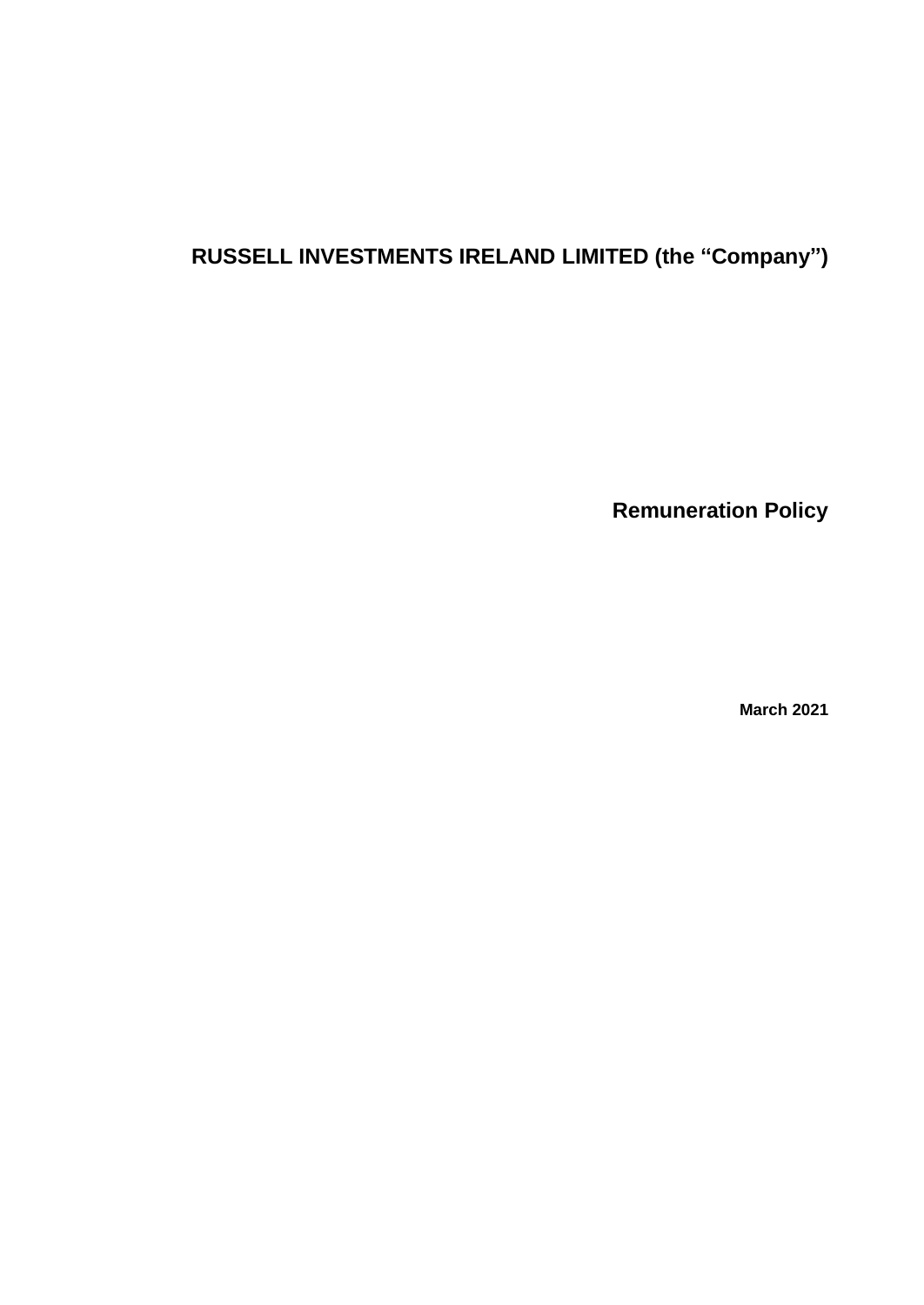# **REMUNERATION POLICY**

# **1 INTRODUCTION**

The Company is authorised by the Central Bank of Ireland (the "**Central Bank**") as

- 1. a UCITS management company pursuant to the UCITS Regulations, and
- 2. an alternative investment fund manager ("**AIFM**") under Part 2 of the AIFMD Regulations.

The Company is also authorised by the Central Bank to engage in the provision of discretionary Portfolio Management services and Regulated Investment Advice.

Both the UCITS and AIFM Directives as transposed into Irish law require, inter alia, all authorised AIFMs and UCITS management companies to have remuneration policies and practices that are "consistent with and promote sound and effective risk management and do not encourage risk taking which is inconsistent with the risk profiles, rules or instruments of incorporation of each fund it manages".

The purpose of this remuneration policy (the "**Remuneration Policy**") is to provide a clear direction and policy regarding the Company's remuneration policies and practices consistent with the principles in the Applicable Regulations.

This document forms part of the of the remuneration policy for the Company, which includes the regulatory requirements impacting its Identified Staff as defined below. The Russell Investments Group also operates group-wide compensation programmes. Among other objectives these programmes are designed to incentivise behaviours which are within the Russell Investment Group's targeted levels of risk. This Remuneration Policy supplements and should be read in conjunction with, the Company's regulatory framework documentation, in particular its Programme of Activity and the Russell Investment Group's compensation programmes.

The board of directors of the Company (the "**Board**") recognise the important role played by sound risk management in protecting its stakeholders. Moreover, the Board acknowledges that inappropriate remuneration structures could, in certain circumstances, result in situations whereby individuals assume more risk on the relevant institution's behalf than they would have done had they not been remunerated in this way.

In addition to ensuring that this Remuneration Policy aligns the risk taking behaviour of staff ("**Associates**") with the Company's risk appetite, the remuneration policy is designed to ensure that the Company is able to attract, retain and motivate highly qualified Associates in order to produce long term value creation for shareholders.

In preparing this Remuneration Policy, the Company has taken into account its size, its internal organisation and the nature, scale and complexity of its business. In determining the range of activities to be undertaken by the Company, the Company has given due consideration to the number of Funds (as defined below), the type of investments, the investment strategies, the investment location, the distribution model and the investor base of its Funds. Due consideration has also been given to the resources available to the Company and the resources and expertise of the various third parties engaged to support the Company and carry out certain functions on its behalf.

# **2 APPLICABLE REGULATION AND INTERPRETATION**

For the purposes of this Remuneration Policy, the following legislative/regulatory references are of particular note:

"**AIF Rulebook**" means the Central Bank's rulebook in relation to AIFMD;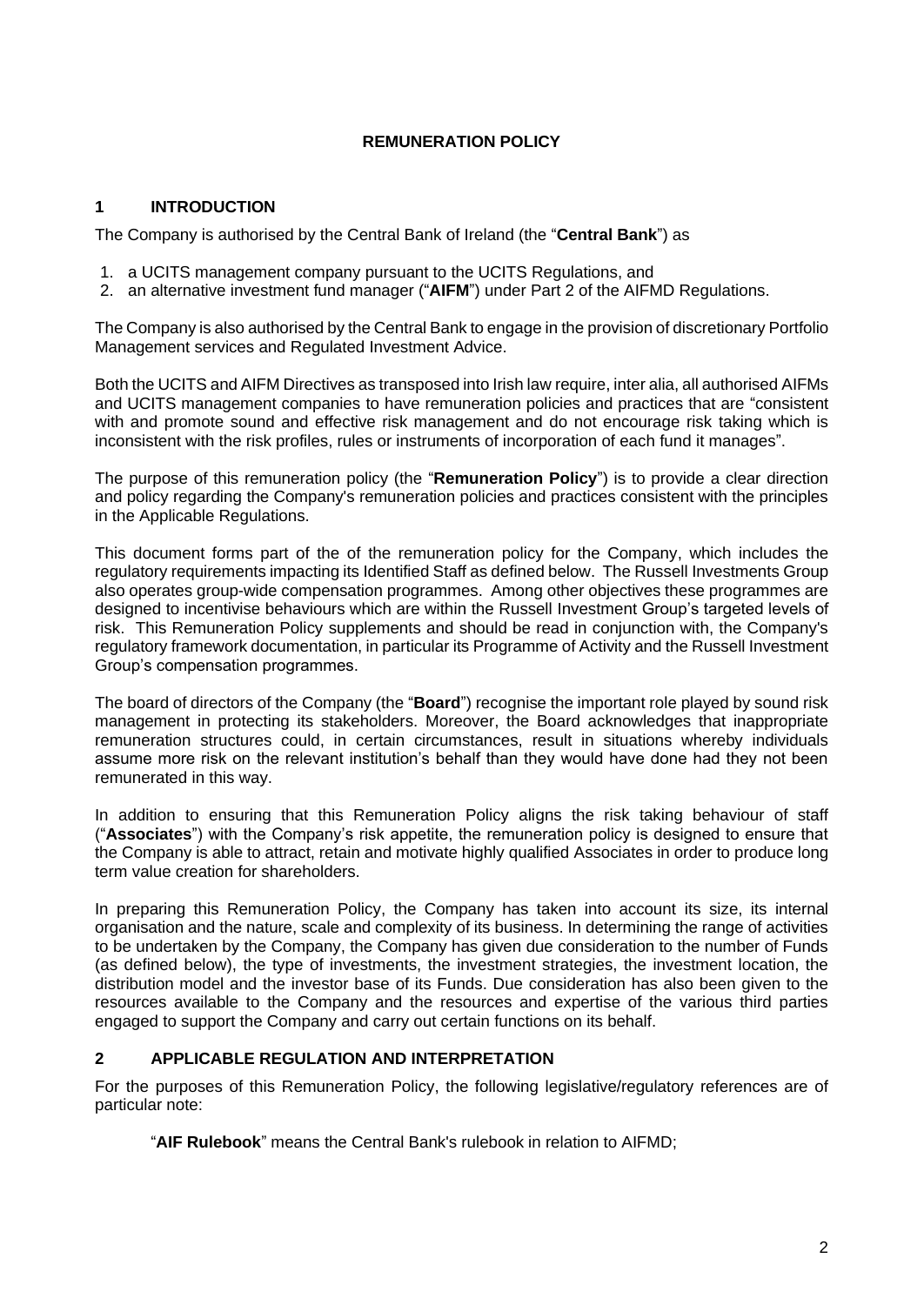"**AIFMD**" means the Alternative Investment Fund Managers Directive (Directive 2011/61/EU);

"**AIFMD Level 2**" means Commission Delegated Regulation (EU) No. 231/2013;

"**AIFMD Regulations**" means the European Union (Alternative Investment Fund Managers Directive) Regulations (S.I. No. 257 of 2013);

"**Applicable Regulation**" means (a) where the Company has been appointed as an AIFM collectively the AIF Rulebook, AIFMD, AIFMD Level 2 and the AIFMD Regulations, as appropriate; (b) where the Company has been appointed as UCITS management company collectively the UCITS Directive, the UCITS Regulations, and the Central Bank UCITS Regulations, as appropriate; and (c) where the Company has been appointed to engage in the in the provision of discretionary Portfolio Management services, and/or Regulated Investment Advice the European Union (Markets in Financial Instruments) Regulation 2017;

**"Central Bank UCITS Regulations"** means the Central Bank (Supervision and Enforcement) Act 2013 (Section 48(1)) (Undertakings for Collective Investment in Transferable Securities) Regulations 2015;

**"Fund"** means any funds for which the Company has been appointed as a UCITS management company or AIFM;

"**Guidelines**" means ESMA's Guidelines on sound remuneration policies under (a) the AIFMD (ESMA/2016/579) and (b) the UCITS Directive (ESMA/2016/575), as applicable;

"**Portfolio Management**" means the management of portfolios of investments, including those owned by pension funds, in accordance with mandates given by investors on a discretionary, client-by-client basis, where such portfolios include one or more instruments listed in Annex I, Section C to Directive 2004/39/EC;

"**Regulated Investment Advice**" means investment advice concerning one or more instruments listed in Annex I, Section C to Directive 2004/39/EC;

"**SFDR**" or the "**Sustainability Finance Disclosure Regulation**" means Regulation (EU) 2019/2088 of the European Parliament and of the Council of 27 November 2019 on sustainability-related disclosures in the financial services sector as amended, updated or supplemented from time to time; and

**"Sustainability Risks**" means financially-material risks related to environmental, social or governance (ESG) issues that are relevant to the investment practice of the Russell Group.

**"UCITS Directive"** means Directive 2009/65/EC as amended by Directive 2014/91/EU ("**UCITS V**"); and

"**UCITS Regulations**" means European Communities (Undertakings for Collective Investment in Transferable Securities) Regulations, 2011 (S.I. No. 352 of 2011), as amended.

All other stated defined terms used in this Remuneration Policy shall have the same meaning as in the Programme of Activity.

In relation to various aspects of this Remuneration Policy where there is any perceived ambiguity or lack of clarity in the Applicable Regulation and/or the applicable Guidelines, the Company will have regard to any published guidance on the relevant point by ESMA, the Central Bank or in the absence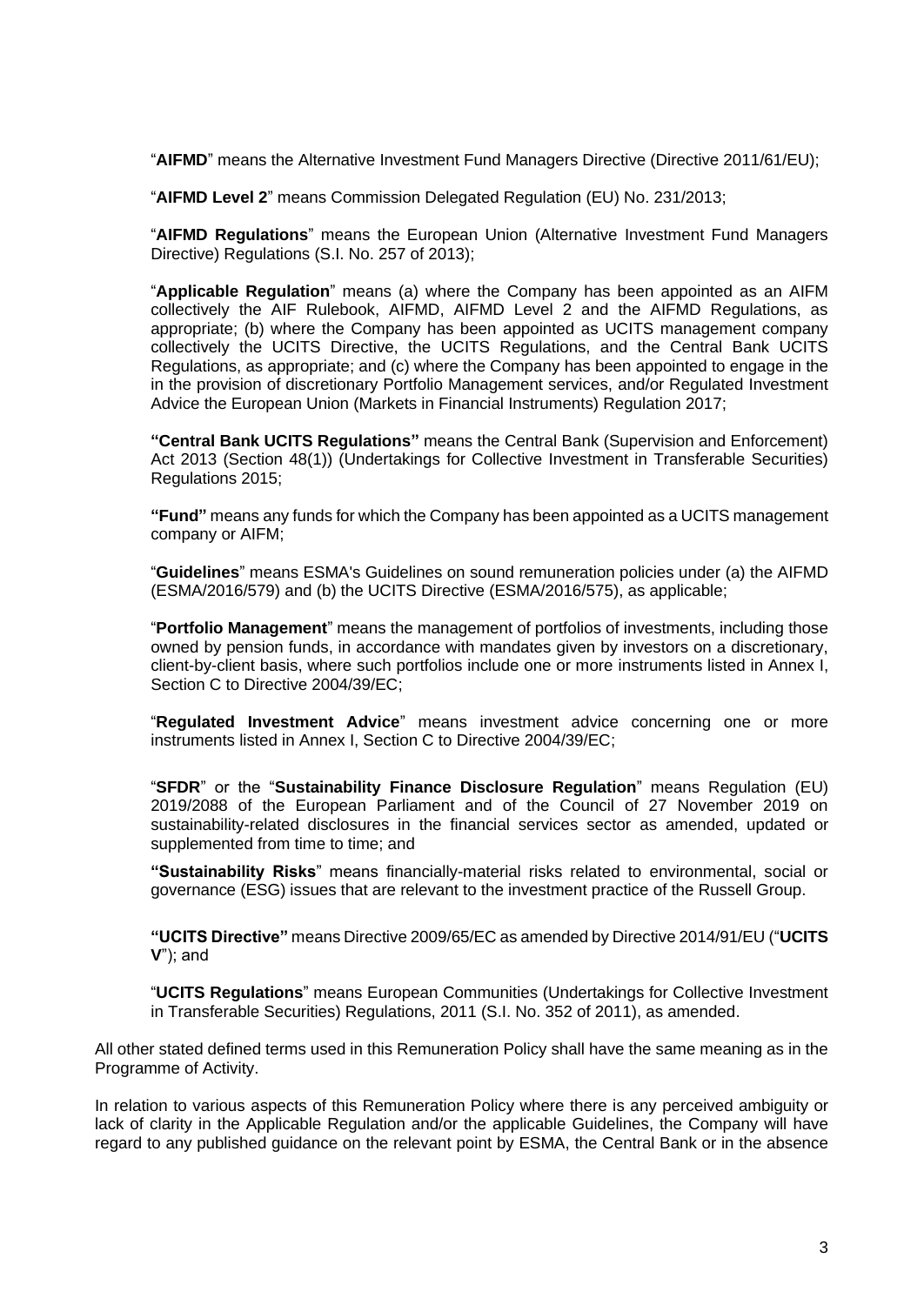of any such published guidance that of the UK Financial Conduct Authority or any other EU national competent authority, if appropriate.

The Company confirms that it has reviewed and understands all regulatory requirements applicable to its Remuneration Policy set out in the Applicable Regulation and has addressed these requirements in this Remuneration Policy and/or materials referenced herein.

# **3 SCOPE OF REMUNERATION**

Remuneration consists of all forms of payments or benefits made directly by, or indirectly, but on behalf of the Company, in exchange for professional services rendered by Associates. This shall include where appropriate:

- (i) all forms of payments or benefits paid by the Company;
- (ii) any amount paid by the Funds; and/or
- (iii) any transfer of units or shares of any Funds;
- in exchange for professional services rendered by the Identified Staff.

For the purpose of item (ii) above, whenever payments, excluding reimbursements of costs and expenses, are made directly by the Funds to the Company for the benefit of the relevant categories of Identified Staff for professional services rendered, which may otherwise result in a circumvention of the relevant remuneration rules, they shall be considered remuneration for the purpose of this Remuneration Policy.

Fixed remuneration means payments or benefits without consideration of any performance criteria.

Variable remuneration means additional payments or benefits depending on performance or, in certain cases, other contractual criteria.

# **4 IDENTIFIED STAFF**

The provisions of this Remuneration Policy apply only to "**Identified Staff"** which is defined as follows in the Guidelines:

*"categories of staff, including senior management, risk takers, Control Functions [as defined below] and any employee receiving total remuneration that takes them into the [same] remuneration bracket as senior management and risk takers, whose professional activities have a material impact on the [AIFM's/UCITS management company's] risk profile or the risk profiles of the [AIF/UCITS] that it manages and categories of staff of the entity(ies) to which [portfolio management or risk management/investment management activities] have been delegated by the [AIFM / UCITS management company], whose professional activities have a material impact on the risk profiles of the [AIF/UCITS] that the [AIFM / UCITS management company] manages."*

For the above purposes, "**Control Functions**" means:

*"staff (other than senior management) responsible for risk management, compliance, internal audit and similar functions within an [AIFM / UCITS management company] (e.g. the CFO to the extent that he/she is responsible for the preparation of the financial statements)."*

For the above purposes, "**remuneration bracket**" means:

*"the range of the total remuneration of each of the staff members in the senior manager and risk taker categories – from the highest paid to the lowest paid in these categories."*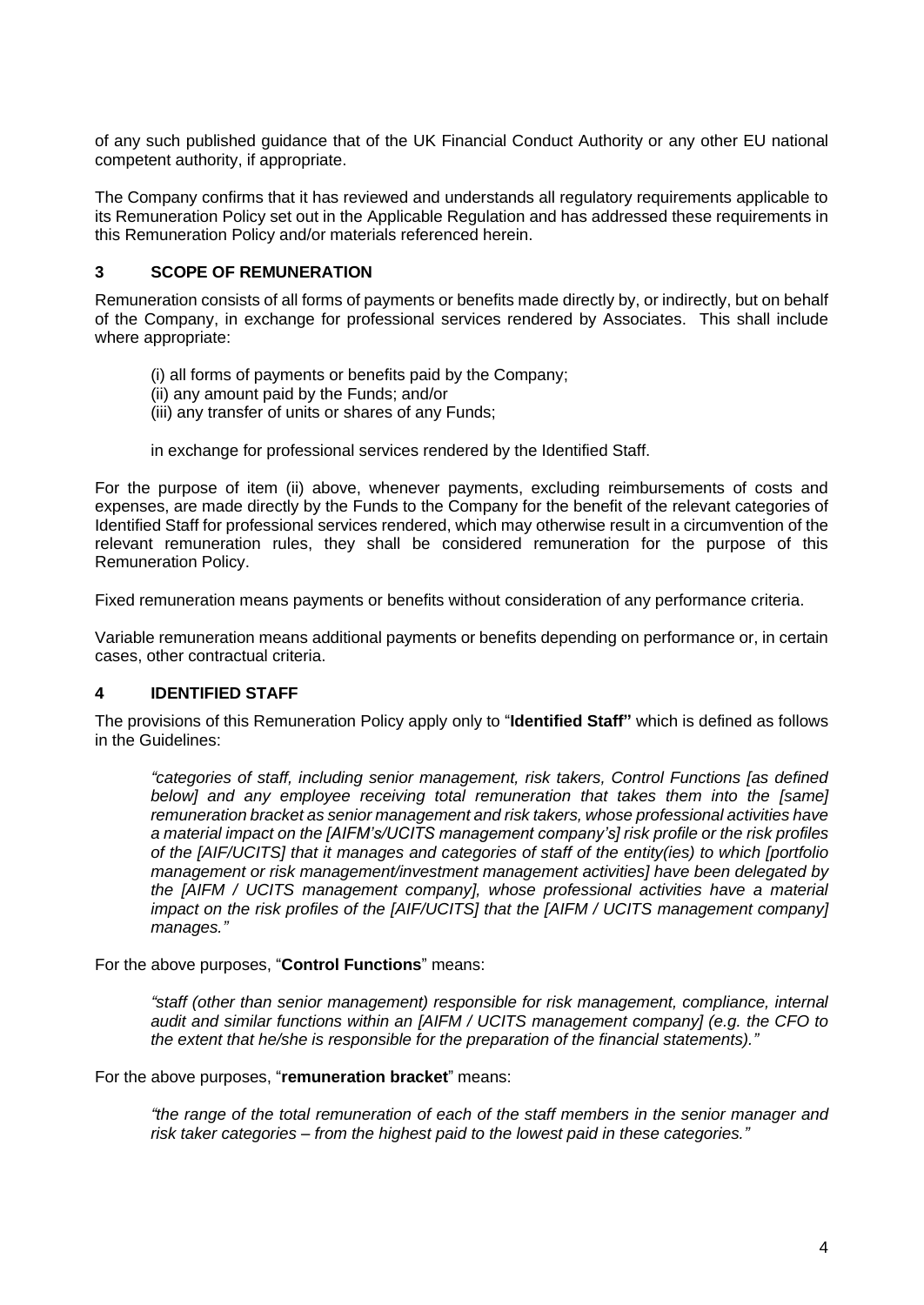Specifically for the Company, Identified Staff members may fall into one or more of the following categories:

- directors:
- senior management;
- Associates responsible for Control Functions;
- other risk takers being Associates who acting individually or as part of a group can materially influence the Company or the Funds; risk profile;
- Associates whose remuneration takes them into the same bracket as senior managers and risk takers but who do not fall into one of the categories above must be assessed to determine whether they have a material impact on the risk profile of the Fund or the Company.

A list of the Company's Identified Staff is appended herewith (at Schedule 1). It should be noted that the inclusions of persons in Schedule 1 shall relate specifically to their role within the Company and their remuneration (if any) received directly by the Company and shall not affect any remuneration such persons may otherwise receive from entities connected with the Company, delegates of the Company or otherwise.

Any new Associates will be considered for inclusion on this list when they are hired or if their role changes. It will be the responsibility of the Chairman of the Board in consultation with the Compliance Officer and relevant advisers to make recommendations to the Board to include new Associates on this list. The list will be reviewed by the Board on an annual basis.

### **5 REMUNERATION PROCESS AND PRINCIPLES**

### **5.1 Variable remuneration**

Variable remuneration is an important tool to incentivise Associates. It also gives the Company flexibility such that, in years where the Company performs poorly, variable remuneration may be reduced or eliminated and the capital of the Company can be preserved. In some circumstances, however, variable remuneration, if inappropriately structured, can lead to excessive risk taking as employees may be incentivised to keep taking risk to maintain or increase their variable remuneration.

The Russell Investments Group has a "Total Compensation Philosophy", which means that it takes all elements of an Associate's compensation into account in determining and providing their overall remuneration package. Total compensation is defined as the sum of fixed and variable remuneration, as well as the value of benefits such as pensions, healthcare, life insurance and disability coverage.

Fixed remuneration or base salaries are intended to provide regular cash flow to Associates throughout the year irrespective of Company or individual performance. Base salaries and benefits linked to salary have traditionally constituted the bulk of total compensation for a significant majority of the Russell Investments Group's employees. The Russell Investments Group uses ranges based on market compensation data and internal relativities to determine appropriate base salaries for any given role and level. Within that range, salaries may vary depending on, for example, the relative experience of an Associate or the relative complexity of the role.

For senior professional, managerial and executive roles, annual variable remuneration can represent a significant percentage of total compensation, as is typical in investment management and the broader financial services industry in which the Russell Investments Group competes. By placing a strong emphasis on annual variable remuneration, the Company is able to limit fixed remuneration expense while rewarding Associates for their individual contributions and the achievement of annual financial and non-financial goals.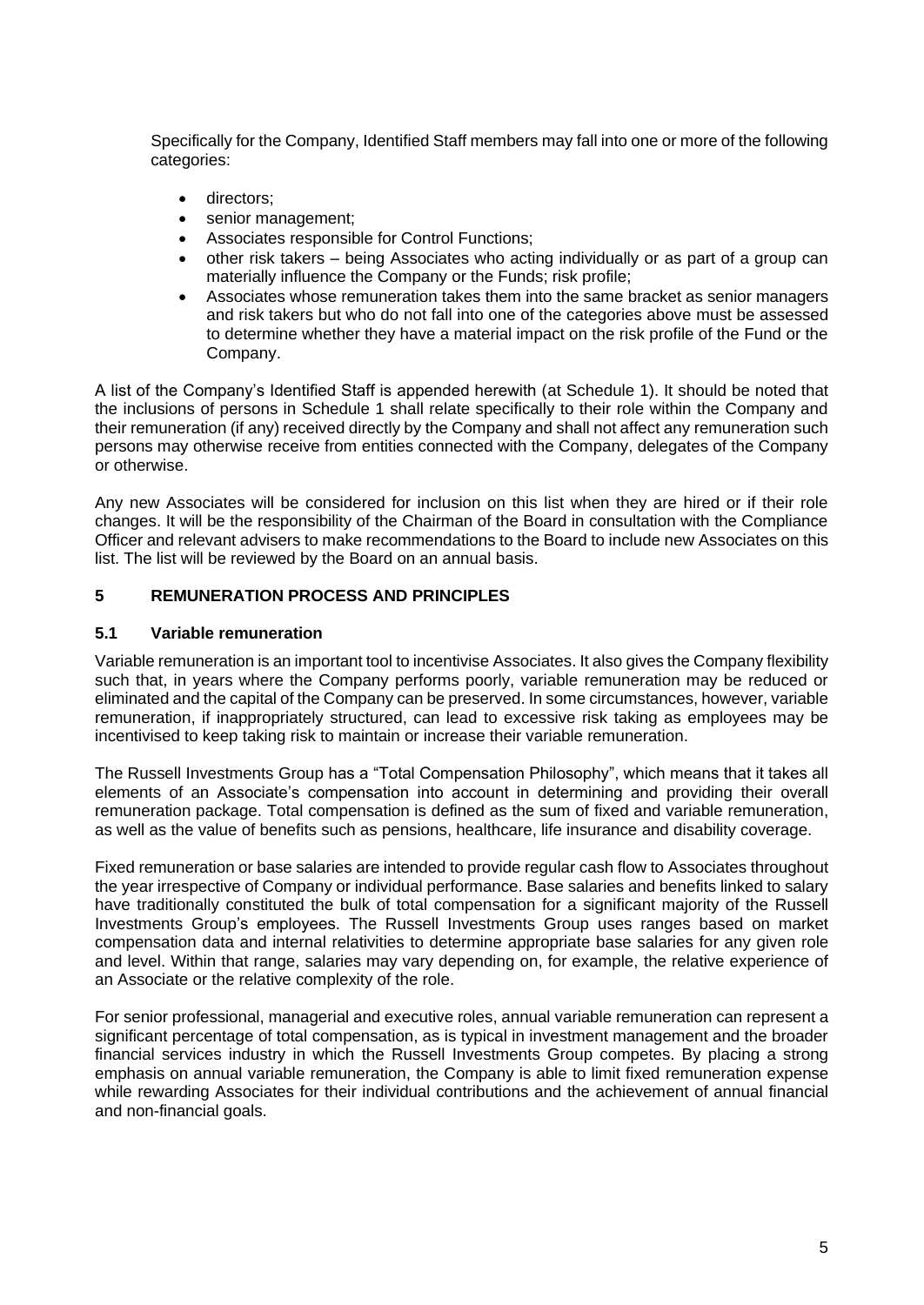Certain Associates in sales-based roles may be paid based on the generation of assets under management and/or revenues. Each Associate in this category has a formal agreement setting out the terms of their commission arrangements. Commission plans generally contain an element of discretionary pay, the extent of which depends on his or her role within the sales organisation. This is intended to reward teamwork and adherence to organisational values, which include sound risk management practices.

# **5.2 Remuneration process**

Following the finalisation of the annual financial statements and during the first quarter of each financial year in respect of the Company, the Company shall decide what, if any, variable remuneration to award Associates. This will be based on a recommendation provided by the Russell Investments Group following a comprehensive review of the performance of the relevant Associates.

In general, the overall variable remuneration or incentive pool of the Russell Investments Group is allocated to each business unit taking into account incentive compensation targets set for each Russell Investments Associate in the business unit based on market competitive data or other individualspecific factors. These targets are generally inflated or deflated according to overall company performance and business unit performance. The final split by business and function is a combination of a bottom-up and top-down process.

The businesses such as the Company in respect of its Associates have discretion on how bonuses are allocated, taking into account role, responsibilities and individual performance. Individual incentive awards are therefore based on a combination of:

- Company performance;
- Business unit;
- Individual performance (including performance relative to financial and non-financial goals, such as compliance with relevant policies, procedures or risk management practices as appropriate); and
- Other factors as may be determined by the Board.

# **5.3 Remuneration principles – in compliance with AIFMD and UCITS Directive requirements**

It is primarily the responsibility of the Company to assess its own characteristics and to develop and implement remuneration policies and practices which appropriately align the risks faced and provide adequate and effective incentives to its Associates.

When establishing and applying the total remuneration, inclusive of salaries and discretionary pension benefits for Identified Staff, the Company shall comply with the following principles in a way and to the extent that is appropriate taking into account its size, internal organisation and the nature, scope and complexity of its activities:

- (a) Associates engaged in Control Functions are compensated in accordance with the achievement of the objectives linked to their functions, independent of the performance of the business areas they control in order to avoid any conflict of interest;
- (b) where remuneration is performance related, the total amount of remuneration is based on a combination of the assessment of the performance of the individual and of the business unit or Fund concerned and of the overall results of the Company, and when assessing individual performance, financial as well as non-financial criteria are taken into account;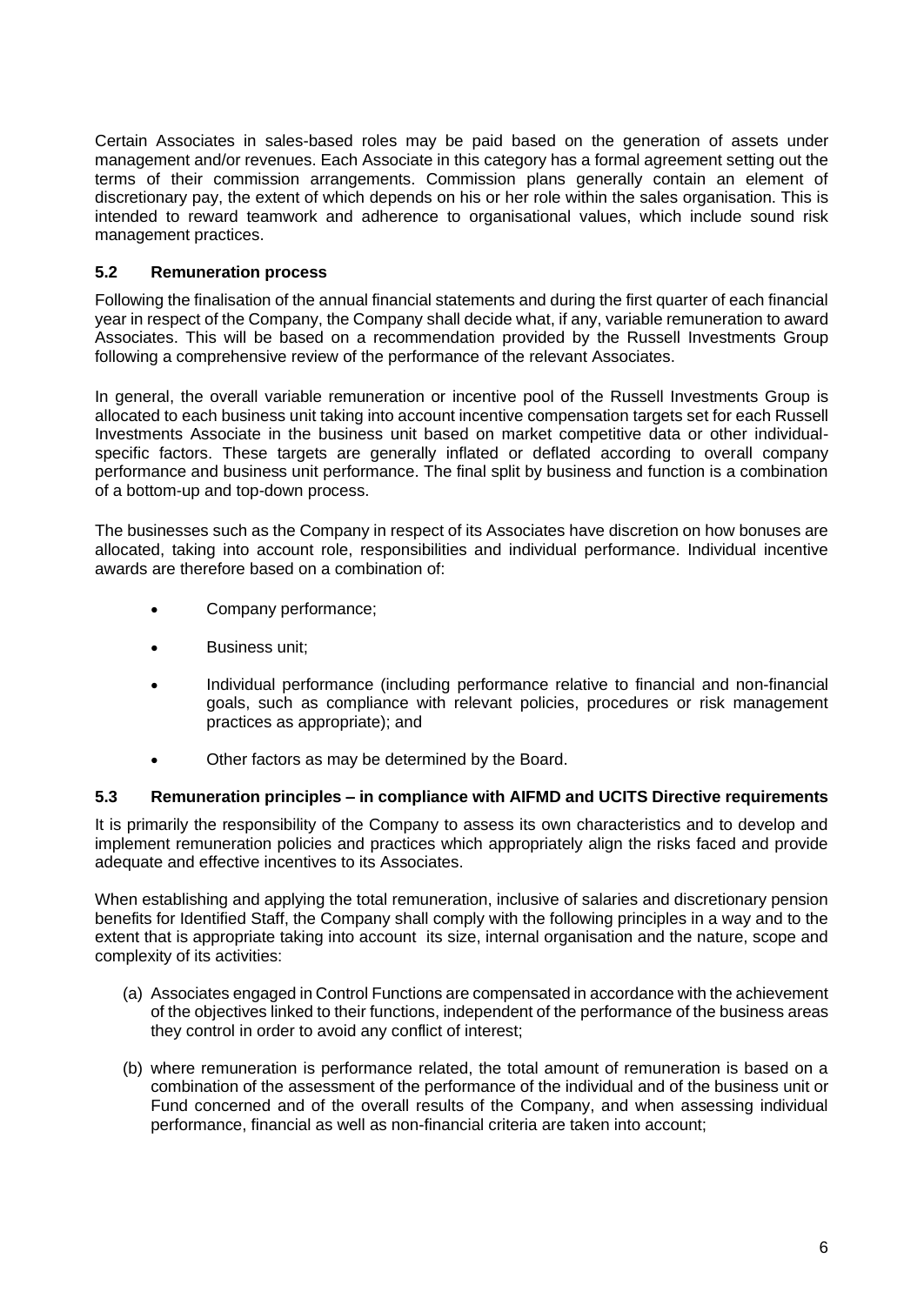- (c) the assessment of performance is set in a multi-year framework appropriate to the life-cycle of the AIF/holding period recommended to the investors of the UCITS managed by the Company in order to ensure that the assessment process is based on longer term performance and that the actual payment of performance-based components of remuneration is spread over a period which takes account of the redemption policy of the AIF and their investment risks or the same period for a UCITS;
- (d) guaranteed variable remuneration is exceptional and occurs only in the context of hiring new Associates and is limited to the first year of engagement;
- (e) fixed and variable components of total remuneration are appropriately balanced and the fixed component represents a sufficiently high proportion of the total remuneration to allow the operation of a fully flexible policy, on variable remuneration components, including the possibility to pay no variable remuneration component;
- (f) payments related to the early termination of a contract reflect performance achieved over time and are designed in a way that does not reward failure;
- (g) the measurement of performance used to calculate variable remuneration components or pools of variable remuneration components includes a comprehensive adjustment mechanism to integrate all relevant types of current and future risks;
- (h) subject to the legal structure of the Funds and its rules or instruments of incorporation, a substantial portion, and in any event at least 50% of any variable remuneration component consists of units or shares of the Fund concerned, or equivalent ownership interests, or sharelinked instruments or equivalent non-cash instruments (with equally effective incentives as any of the instruments referred to in this point in respect of any UCITS managed by the Company), unless the management of the Funds' accounts for less than 50% of the total portfolio managed by the Company, in which case the minimum of 50% does not apply. The payment of variable remuneration consisting of units or shares of a Fund shall not apply in the case of provision of discretionary Portfolio Management and Regulated Investment Advice;
- (i) a substantial portion, and in any event at least 40%, of the variable remuneration component, is deferred over a period which is appropriate in view of the life cycle and redemption policy of the Fund concerned and is correctly aligned with the nature of the risks of the Fund in question or in the case of discretionary Portfolio Management and Regulated Investment Advice is appropriate in view of the investment horizon of the recipient of the service. The period referred to in this paragraph shall be at least three years for UCITS and discretionary Portfolio Management and at least three to five years for AIFs unless the life cycle of the Fund concerned is shorter; remuneration payable under deferral arrangements vests no faster than on a prorata basis; in the case of a variable remuneration component of a particularly high amount, at least 60% of the amount is deferred;
- (j) the variable remuneration, including the deferred portion, is paid or vests only if it is sustainable according to the financial situation of the Company as a whole, and justified according to the performance of the business unit, the Fund (where relevant) and the individual concerned. The total variable remuneration shall generally be considerably contracted where subdued or negative financial performance of the Company or of the Fund (where relevant) concerned occurs, taking into account both current compensation and reductions in payouts of amounts previously earned, including through malus or clawback arrangements;
- (k) the pension policy is in line with the business strategy, objectives, values and long-term interests of the Company and the Funds it manages. If the employee leaves the Company before retirement, discretionary pension benefits shall be held by the Company for a period of five years in the form of instruments defined in point (h). In the case of an employee reaching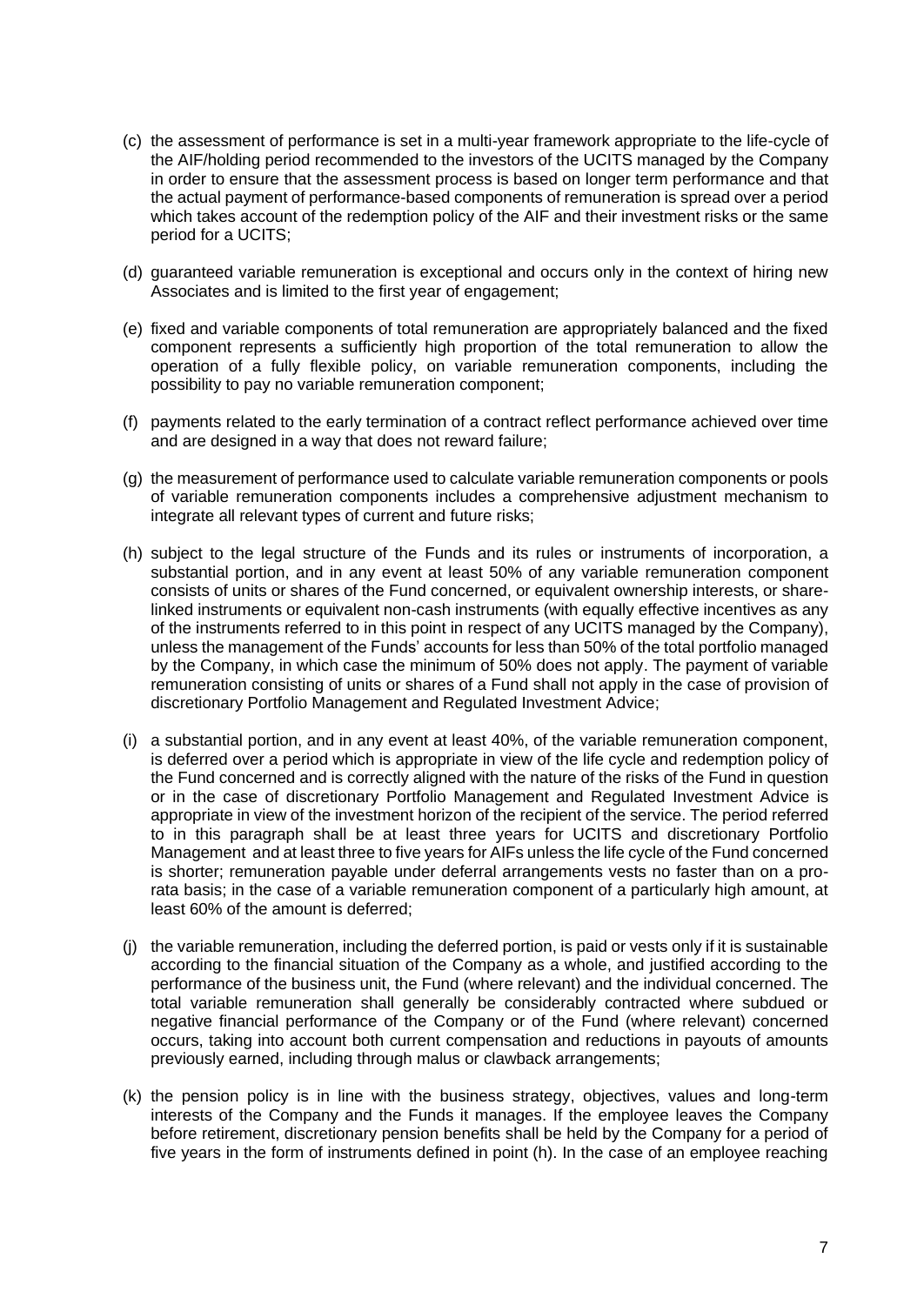retirement, discretionary pension benefits shall be paid to the employee in the form of instruments defined in point (h) above, subject to a five year retention period;

- (l) Associates are required to undertake not to use personal hedging strategies or remuneration and liability-related insurance to undermine the risk alignment effects embedded in their remuneration arrangements; and
- (m) variable remuneration may not be paid through vehicles or methods that facilitate the avoidance of the requirements of the Applicable Regulations.

#### **5.4 Remuneration process – in compliance with SFDR requirements**

Under the Sustainability Finance Disclosure Regulation, the Company must disclosure information on how its remuneration policy is consistent with the integration of Sustainability Risks.

Russell Investment Group's policy is to integrate Sustainability Risks in its investment solutions and this is detailed in its Sustainability Risk Policy. Where appropriate, individual incentive awards will take into account individual performance as it relates to the Sustainability Risk Policy and related practices.

#### **6 SCOPE OF THE REMUNERATION POLICY AND APPLICATION OF THE PRINCIPLES**

#### **6.1 Delegates**

The Company has the facility to appoint delegates to carry out portfolio management or risk management activities on its behalf in accordance with its delegation policy.

In accordance with the Guidelines, the Company will ensure that affected delegates are subject to regulatory requirements on remuneration that are "equally as effective" as those applicable under the applicable Guidelines or that appropriate contractual agreements are in place to ensure that the delegation arrangements do not circumvent the remuneration requirements.

Subject to the foregoing, with regards to remuneration practices at the delegates of the Company, the Company will ensure that the Remuneration Policy covers, where appropriate, categories of staff at affected delegates that are involved in the provision of delegated portfolio management or risk management activities, where such activities have a material impact on the risk profile of the relevant Fund.

It is noted that in certain confined circumstances it may be determined that the scope of the mandate granted to a particular delegate is such that no staff of the delegate will constitute Identified Staff for the purposes of this Remuneration Policy, i.e. have the capacity to carry out their professional activities under the delegation arrangement in a manner which could have a material impact on the risk profile of the relevant Fund or Funds. This could be the case where the Company retains a sufficient degree of control and supervision over the activities of the delegate and restricts the discretionary nature of their activities (for example, through the application of detailed contractual restrictions set by the Company which tightly constrain how the delegate may discharge its delegated functions).

#### **6.2 Proportionality**

The UCITS Regulations and Guidelines applicable to AIFMs provide that remuneration policies and practices of a UCITS management company/AIFM shall comply with the Guidelines. While the Guidelines applicable to AIFMs provide for the disapplication of certain AIFMD remuneration principles on the grounds of proportionality, the Guidelines applicable to UCITS do not. However, disapplication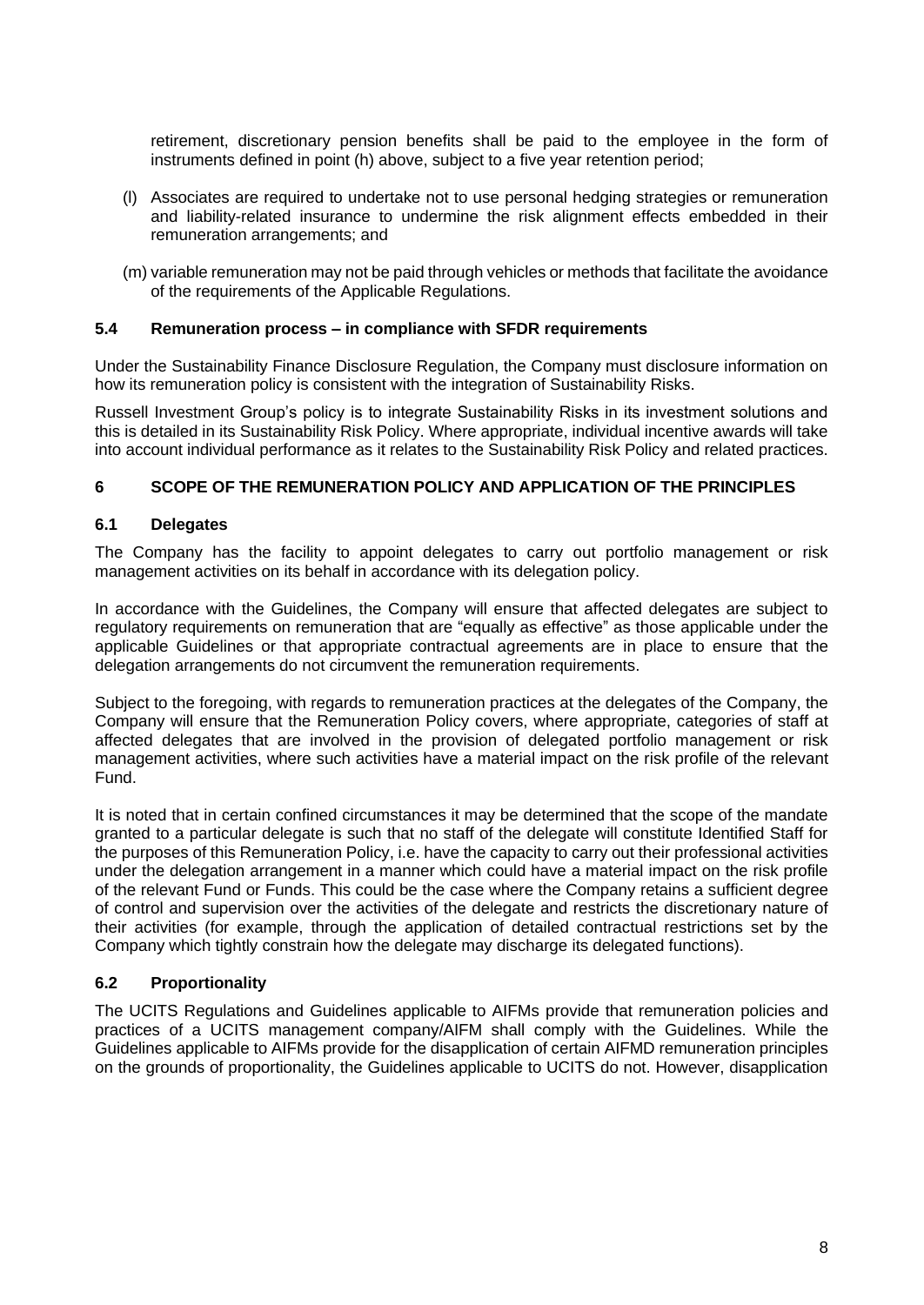is not expressly prohibited either. Indeed, ESMA indicated, in a letter to the European Commission on this issue<sup>[1]</sup>, that

*"there might be cases where the application of the payout process rules to the staff of the delegate would not be proportionate and would not achieve the outcome of aligning the delegates' staff interests with those of the investors in the UCITS."*

In the absence of further guidance or legal clarification from the European Commission, ESMA or the Central Bank, in respect of UCITS and in line with the Guidelines applicable to AIFMs, the principles outlined in section 5.3(h) and (i) respectively may be disapplied in respect of the Company or any applicable delegates, if it is proportionate to do so. In accordance with the Guidelines, the Company will perform an assessment for each of the remuneration requirements that may be disapplied and determine whether proportionality allows them not to apply each individual requirement.

In assessing what is proportionate, both in respect of the Company itself and in relation to any relevant delegates, the Company will have regard to the provisions contained in the Guidelines and will focus on the combination of all the criteria mentioned therein (i.e. (i) size, (ii) internal organisation and (iii) the nature, scope and complexity of the activities). In addition, it is noted that this is not an exhaustive list and therefore there may also be other relevant criteria.

In respect of the Company itself, as no variable remuneration is paid by the Company to its Identified Staff, as at the date of this Remuneration Policy, the Board finds that it is not necessary to consider further the proportionality provisions as it will not wish to disapply the principles outlined in section 5.3(h) and (i) to the Company's Identified Staff.

However, the Company reserves the right, where appropriate, to determine (in conjunction with the applicable delegate) that, given the size, internal organisation and nature, scope and complexity of the delegate's business, it may be appropriate to disapply the principles outlined in section 5.3(h) and (i). Factors that the Board may consider in arriving at such a conclusion may include where appropriate to the delegated activity, the size of the delegate's balance sheet, the proportionate value of AIF assets managed relative to non-AIF assets managed (and resultant AIF/non-AIF revenue generated) and therefore whether the AIF assets managed by the relevant delegate are not "*potentially systemically important (e.g. in terms of total assets under management)*" 1 .

This approach will be reviewed and reassessed, as necessary for subsequent financial periods following the issuance of any further regulatory guidance or legal clarification that conflicts with this current position.

#### **6.3 "Equally as Effective" Regimes**

Pursuant to the Guidelines, the UCITS and AIFMD remuneration principles are not required to be applied to delegates performing investment management functions when such delegates are subject to regulatory requirements on remuneration that are "*equally as effective*" as the UCITS/ AIFMD remuneration principles.

It is noted that the Guidelines applicable to UCITS provide that entities that are subject to the remuneration rules under AIFMD or CRD IV (Directive 2013/36/EU) can be considered to meet this condition.

Based on prior guidance issued by the Central Bank on the corresponding and identical requirement in the context of the AIFMD remuneration principles and in the absence of further specific guidance or

<sup>[1]</sup>[https://www.esma.europa.eu/sites/default/files/library/2016-](https://www.esma.europa.eu/sites/default/files/library/2016-412_letter_to_european_commission_european_council_and_european_parliament_on_the_proportionality_principle_and_remuneration_rules_in_the_financial_sector.pdf)

<sup>412</sup> letter to european commission european council and european parliament on the proportionality principle and remunera [tion\\_rules\\_in\\_the\\_financial\\_sector.pdf](https://www.esma.europa.eu/sites/default/files/library/2016-412_letter_to_european_commission_european_council_and_european_parliament_on_the_proportionality_principle_and_remuneration_rules_in_the_financial_sector.pdf)

<sup>1</sup> Paragraph 29 of the ESMA Guidelines on sound remuneration policies under the AIFMD; guidance on the "size" criteria for proportionality purposes.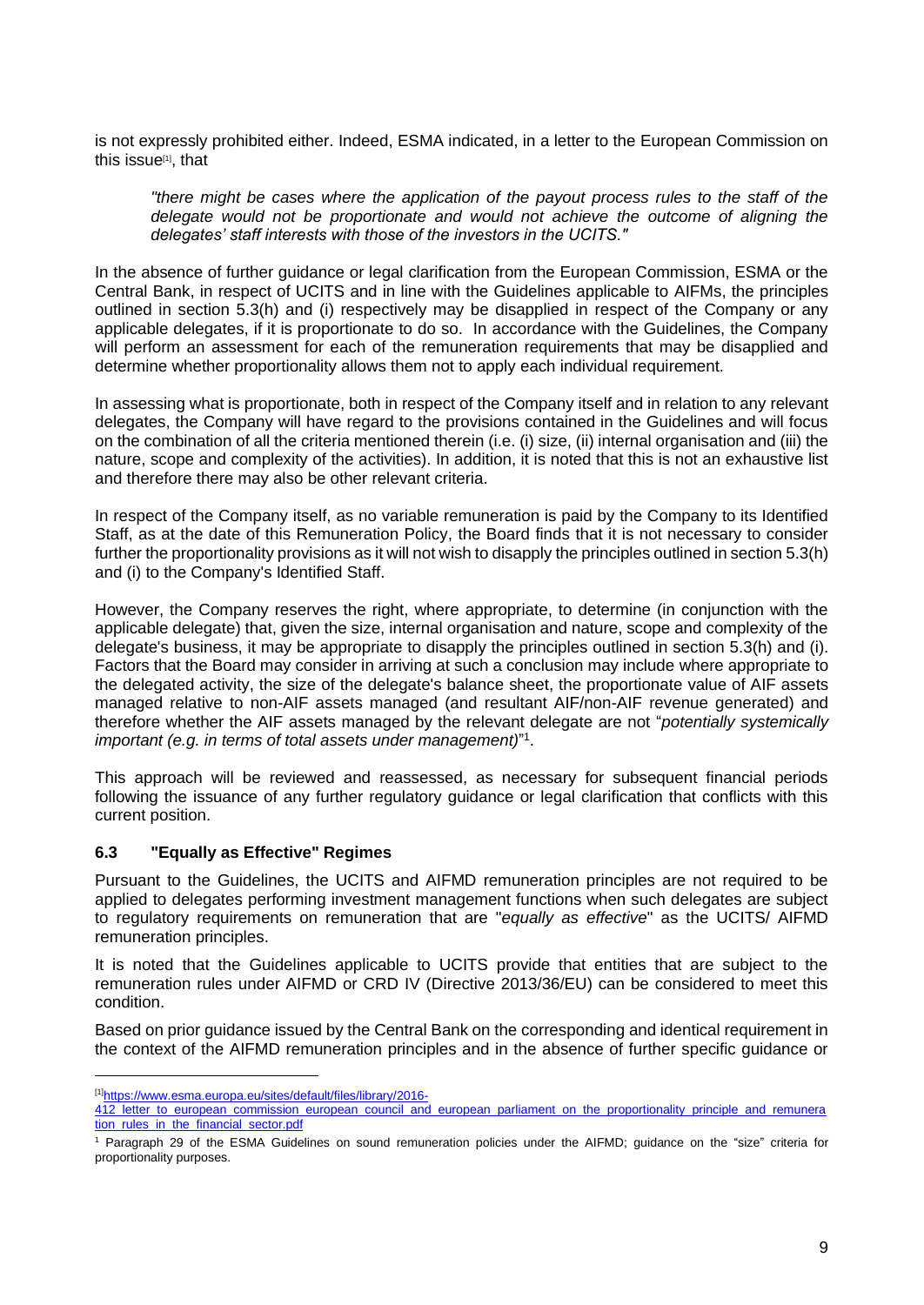legal clarification from the European Commission, ESMA or the Central Bank in the context of the UCITS remuneration requirements, the Company considers that the following categories of delegate entities also meet this condition in the UCITS and AIFMD context:

- (i) CRD/MiFID firms (including firms still subject to CRD III and which have availed of the CRD IV exemptions); and
- (ii) non-EU firms which are subject to group remuneration policies that are equally as effective as MiFID or CRD.

This approach will be reviewed and reassessed, as necessary for subsequent financial periods following the issuance of any further regulatory guidance or legal clarification that conflicts with this current position.

# **7 ABSENCE OF A REMUNERATION COMMITTEE**

It is noted that the requirement for the Company to establish a remuneration committee (pursuant to Applicable Regulations) applies to AIFMs and UCITS management companies " *that are significant in terms of their size or the size of the Funds they manage, their internal organisation and the nature, the scope and the complexity of their activities.*"

Having assessed the requirements outlined in the Applicable Regulation and the Guidelines, the Company has determined that it is not "significant" with respect to its internal organisation and therefore shall not have a remuneration committee.

# **8 BOARD OVERSIGHT AND UPDATES TO THIS REMUNERATION POLICY**

The Board will be responsible for the oversight of compliance with this Remuneration Policy. It will review and update the Remuneration Policy at least annually or when it is required or deemed necessary and will ensure that it is operating as intended. It will also review the Remuneration Policy to ensure that it continues to be compliant with applicable national and international regulations, principles and standards. Material changes to this Remuneration Policy will be approved by the Board.